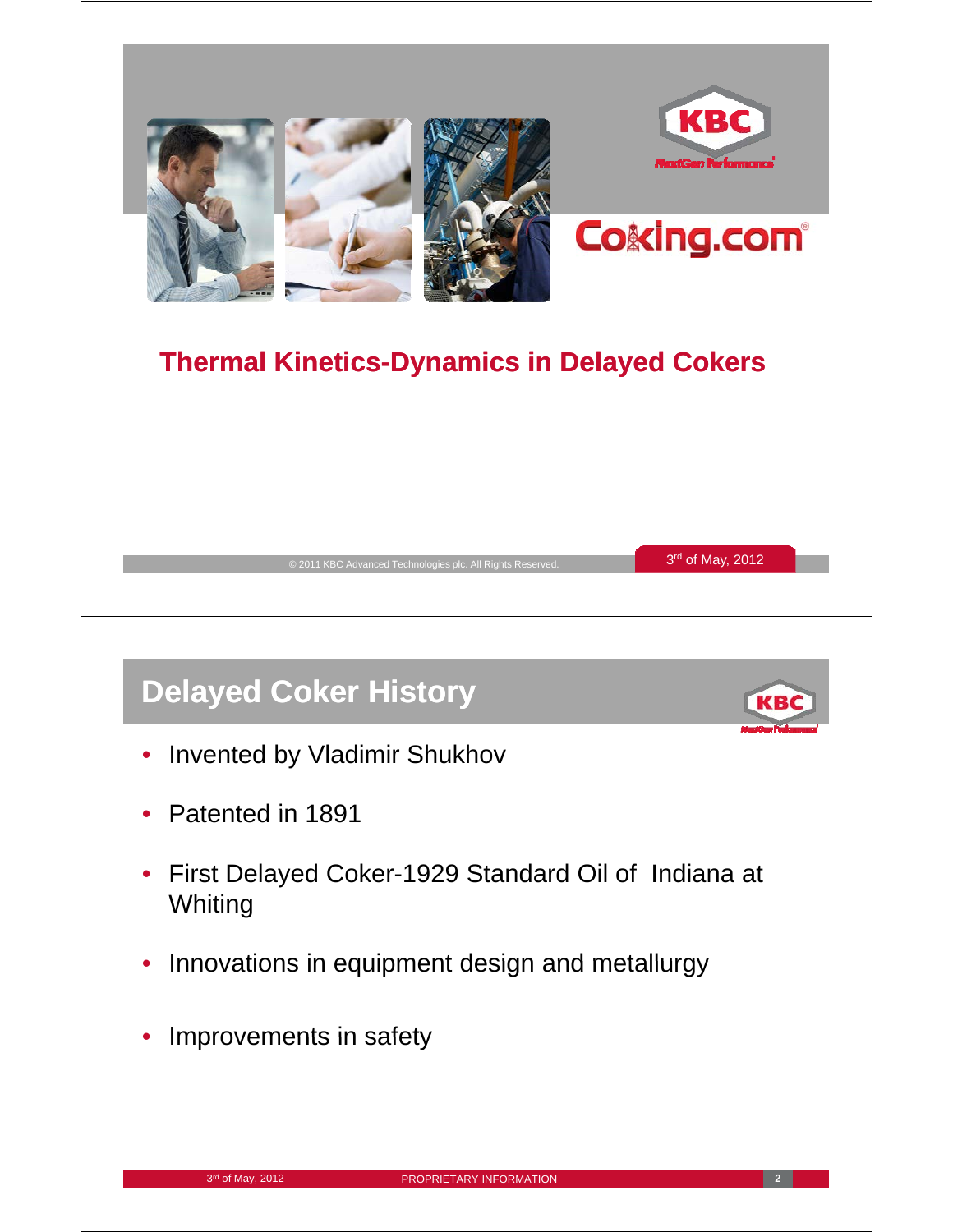#### **Delayed Coker Process**





# Black art?

#### 3<sup>rd</sup> of May, 2012 **1998 120 PROPRIETARY INFORMATION**

#### **Delayed Coker Process (cont.)**

- Refinery's most dynamic process
- Batch process in the coke drums
- Multi-variable constrained process
- Non-linear relationships between variables
- Dynamic changes with time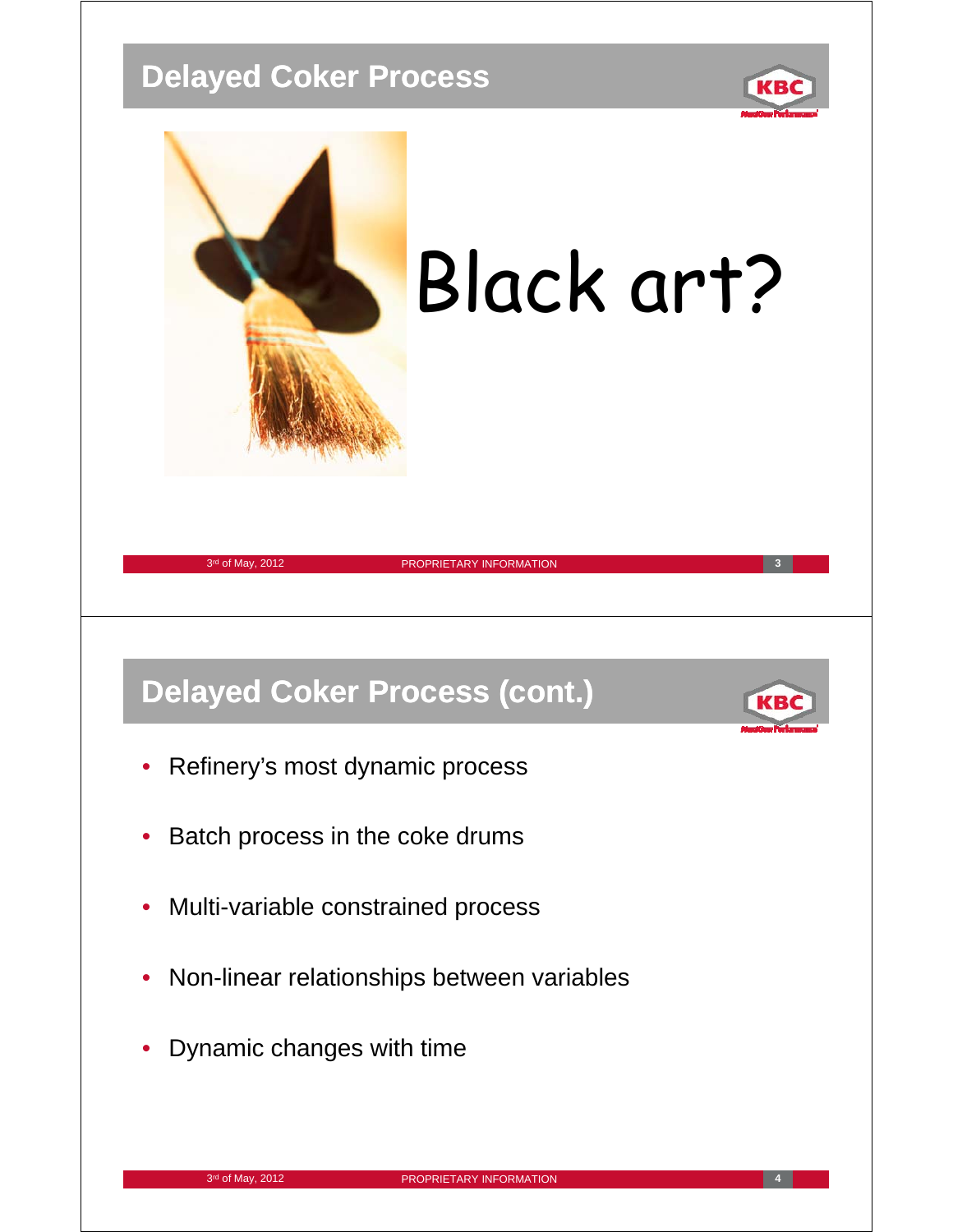### **Thermal Reaction Types**



- Coker Drum Reactions
	- **Thermal kinetic-dynamics**
	- Semi-batch environment
		- Thermal cracking, polymerization/condensation reactions
	- Direct Impact
		- Unit yields
		- Coke properties
		- Drum reliability
		- Unit operation dynamic adjustments
- Coker Heater Reactions
	- Steady state thermal kinetic process
		- Except during the drum switches-dynamic reactions

3<sup>rd</sup> of May, 2012 **19 PROPRIETARY INFORMATION** 

#### **Coke Drum Reaction Path**

- Thermal Cracking & Polymerization
	- **Two competing parallel irreversible reactions**
	- **Heavy oil cracks to lighter oils**
	- **Heavy oil polymerize to semi-coke or pitch** 
		- Semi-coke or pitch polymerizes
		- Smaller aliphatic side chains attached to the semi-coke crack off as lighter gas products

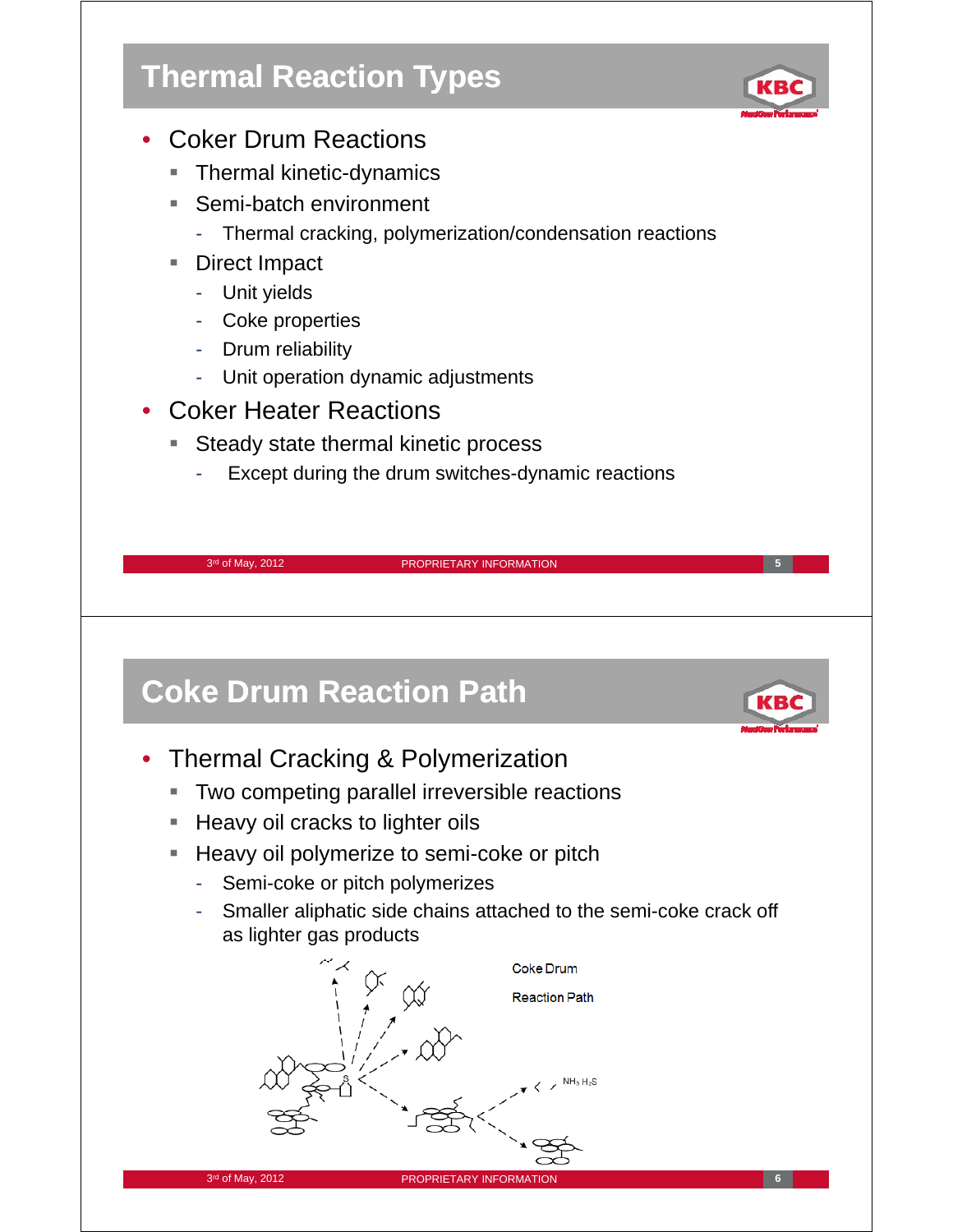#### **Statistical Distribution of Reaction Products**



3<sup>rd</sup> of May, 2012 **PROPRIETARY INFORMATION 7** *7* 

### **Theoretical Batch Kinetic Model**



KBC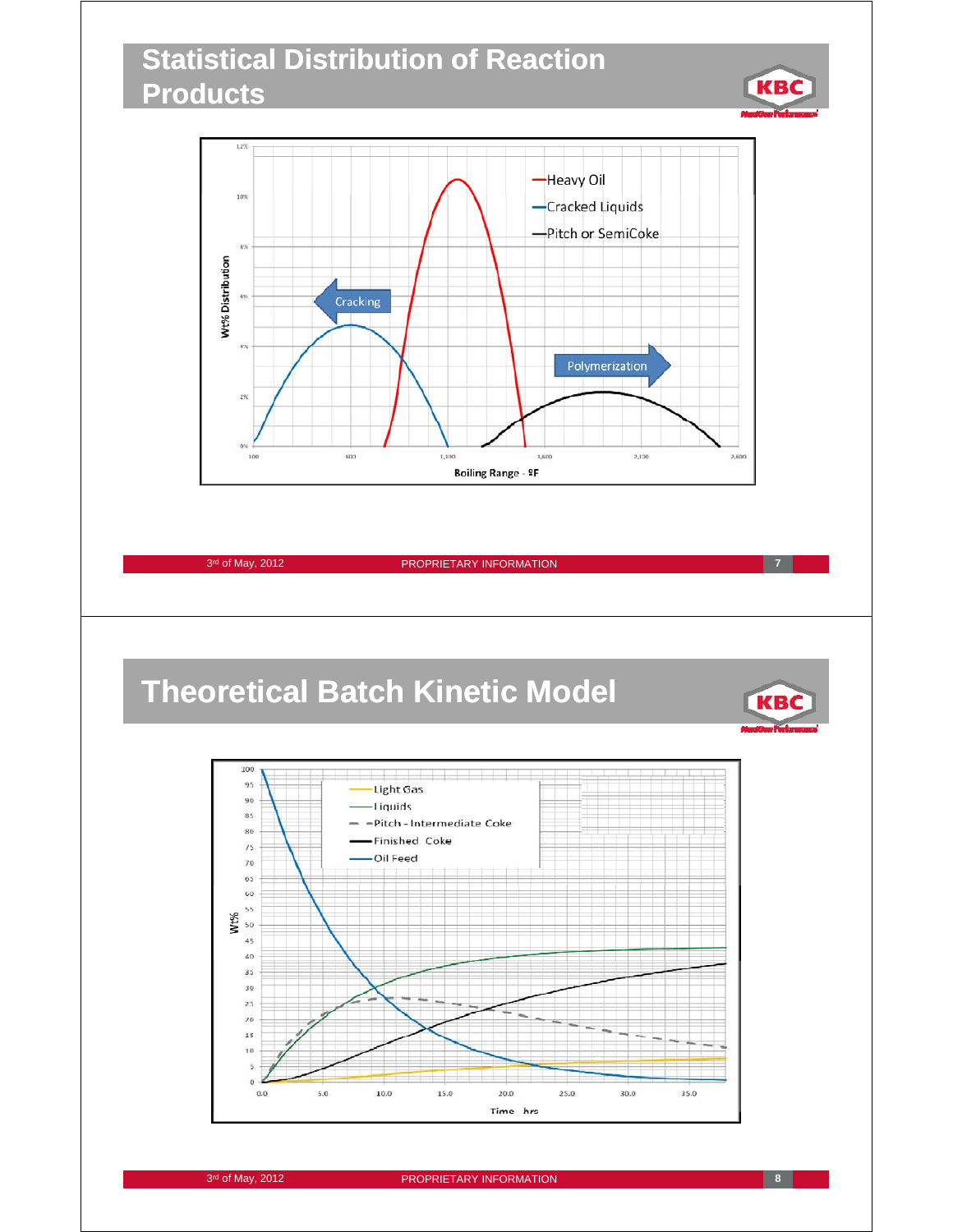### **Coke Drum Thermal Dynamics**



- Drum at beginning of filling
	- $H$  Heat sink
	- **Vapors Condense**
	- Cool material collected in the drum
	- $\blacksquare$  Low amount of product leaving the drums
	- **First coke in drum-longer residence time**
- Drum at end of filling
	- **Heater temperature ramping philosophy**
	- $\blacksquare$  Coke quality and liquid yields
- Coke drum kinetics strongly time dependant Coke drum kinetics strongly time

PROPRIETARY INFORMATION 3 **9** rd of May, 2012



- Foamover Occuring
	- **Drum filling**



- Drum switch
- Initial steam stripping ( post-switch foaming)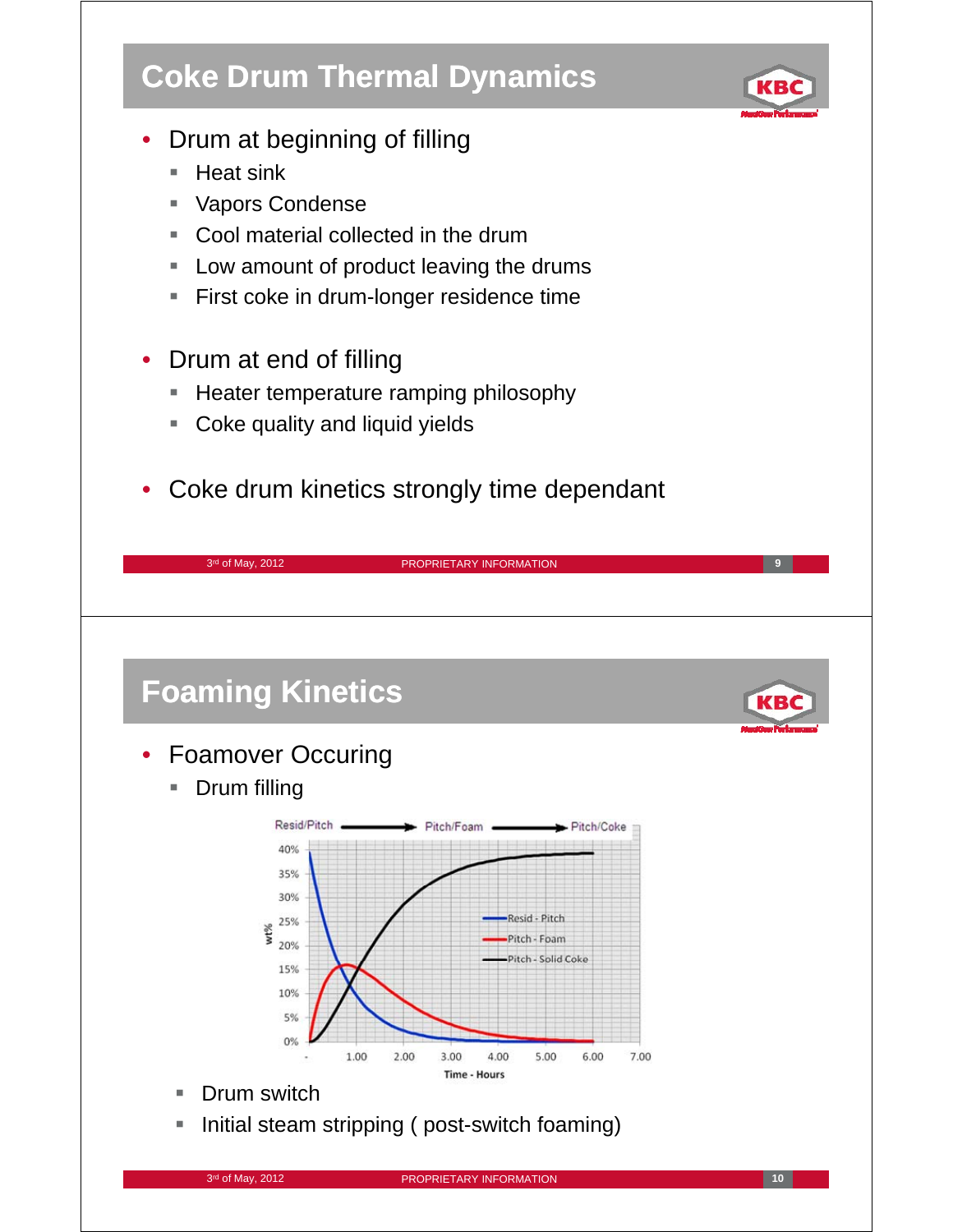## **Foam Potential on Different Crude Mixtures**



#### and of May, 2012 **11 PROPRIETARY INFORMATION 11 11**

#### **Shot Coke**

- Feed impact
- Hot Spots
- $\blacksquare$  Challenges for operations
- Mitigation options

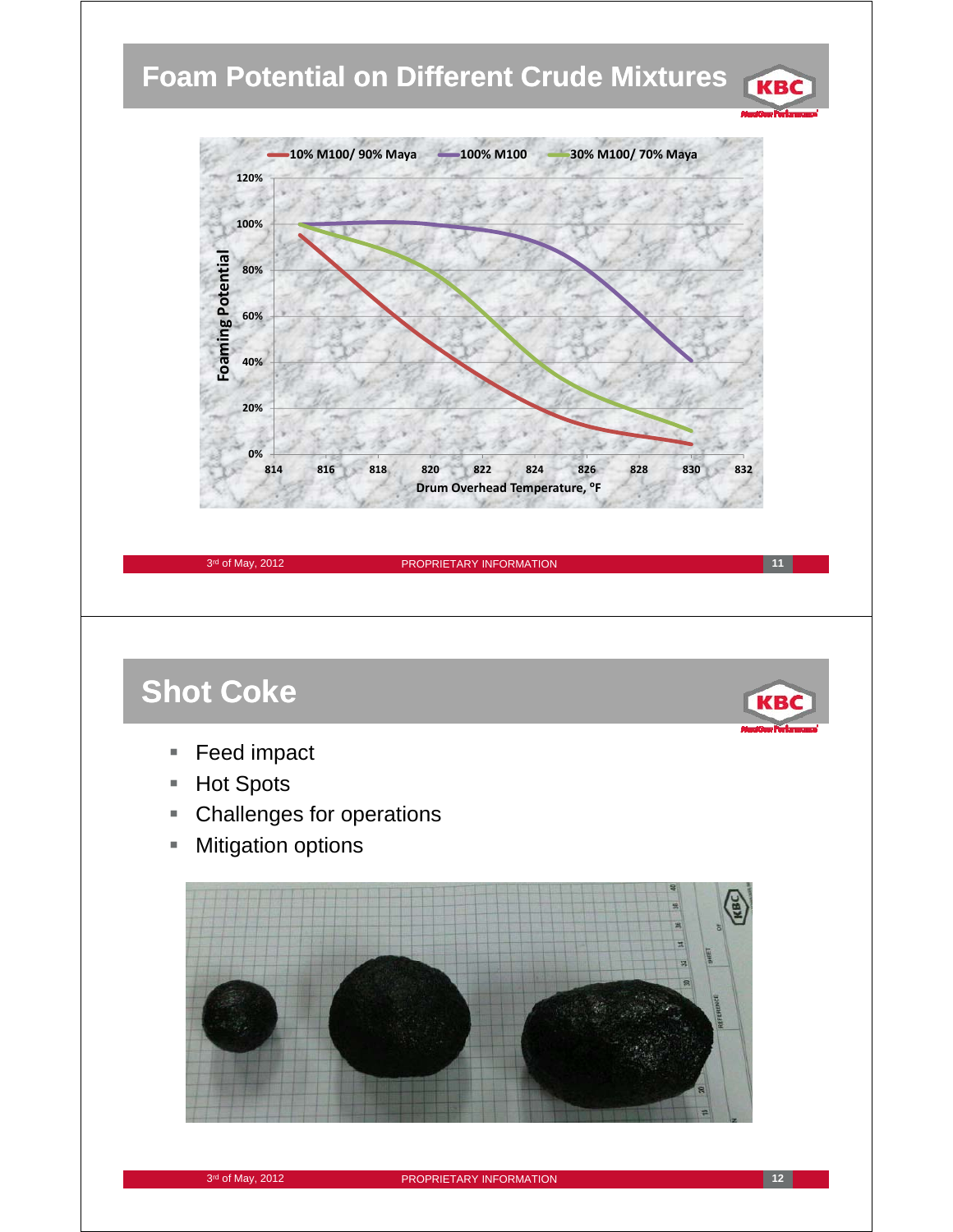#### **Drum Cooling Dynamics**

- **Effects on overall thermal kinetics**
- Temperature rate of change
- $\blacksquare$  Impact on drum lifetime



#### 3<sup>rd</sup> of May, 2012 **13 13 PROPRIETARY INFORMATION 13 13**

## **DC-SIM KBC Technology**

- $\blacksquare$  Kinetic model calibration
	- No calibration required for design studies
	- May be calibrated to match plant data from existing units
- **Predict mode calculates unit behavior with changes in** operation
	- Key parameters can be modified
		- Yield predictions
		- Product qualities
		- Drum fill time
		- Quench and wash oil rates
		- ◆ Furnace fouling, etc.
- Great advances in our understanding of the complexities of heavy oil thermal dynamics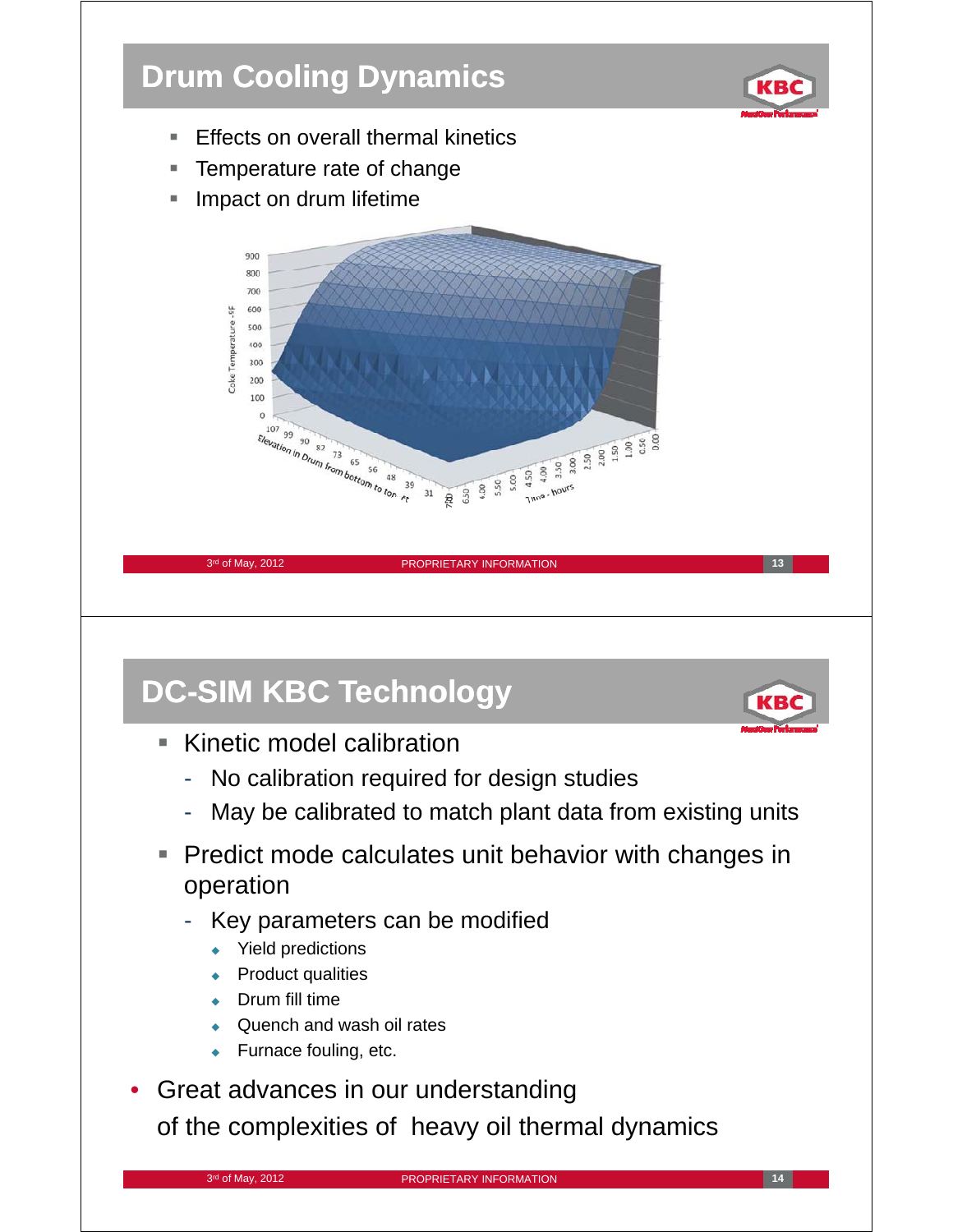